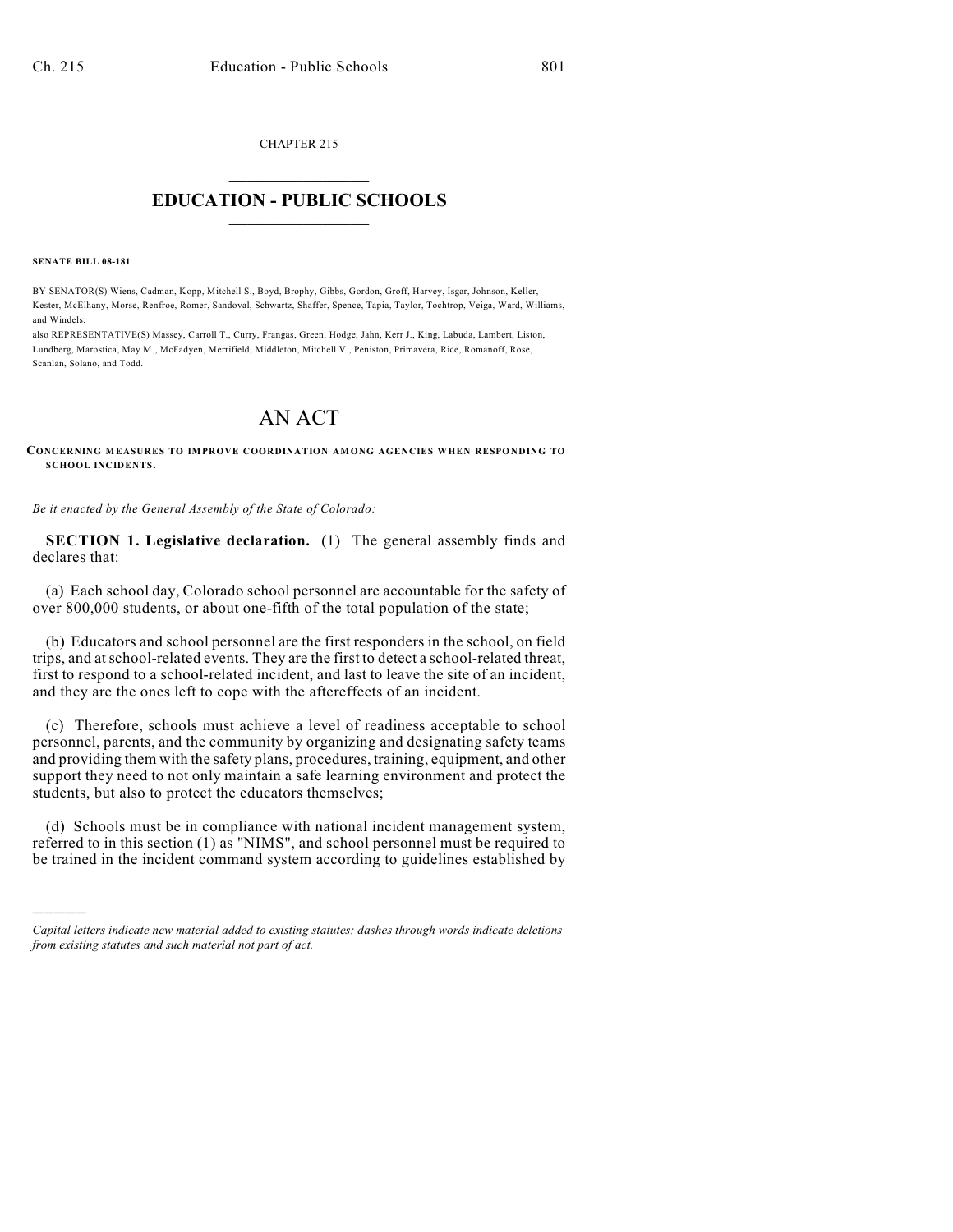the federal emergency management agency;

(e) In this regard, schools would benefit from technical expertise at the state level and from the recent availability of electronic interactive school safety resources on the internet and courses in the Colorado system of community and technical colleges;

(f) Grants are available from the federal departments of education, homeland security, justice, and health and human services to assist schools and school districts in their emergency management planning, butschools and school districts would be in the best position to qualify for such grants if the schools or school districts were already in compliance with the NIMS or had in place memoranda of understanding with local partners such as law enforcement agencies, fire departments, and public health agencies;

(g) State or regional assistance in coordinating grant applications would provide consistency in applications and benefit school districts and schools by creating efficiencies of time and effort; and

(h) State technical assistance would help schools and school districts become NIMS compliant and maintain NIMS compliance.

**SECTION 2.** Part 1 of article 33.5 of title 24, Colorado Revised Statutes, is amended BY THE ADDITION OF A NEW SECTION to read:

**24-33.5-110. Posting of notice of NIMS classes.** THE DEPARTMENT SHALL PLACE ON ITS WEB SITE A DESCRIPTION OF THE NATIONAL INCIDENT MANAGEMENT SYSTEM, DEVELOPED BY THE FEDERAL EMERGENCY MANAGEMENT AGENCY AND REFERRED TO IN THIS SECTION AS "NIMS", AND A LISTING, WITH ANY APPLICABLE LINKS, OF ON-LINE COURSES REQUIRED TO BECOME NIMS-CERTIFIED AND COURSES RELATED TO NIMS AT INSTITUTIONS WITHIN THE STATE SYSTEM OF COMMUNITY AND TECHNICAL COLLEGES.

**SECTION 3.** 22-32-109.1 (4), Colorado Revised Statutes, is amended to read:

**22-32-109.1. Board of education - specific powers and duties - safe schools.** (4) **School response framework - school safety, readiness, and incident** management plan. Each board of education shall establish a crisis management policy SCHOOL RESPONSE FRAMEWORK that SHALL CONSISTS OF POLICIES DESCRIBED IN THIS SUBSECTION (4). BY SATISFYING THE REQUIREMENTS OF THIS SUBSECTION (4), A SCHOOL OR SCHOOL DISTRICT SHALL BE IN COMPLIANCE WITH THE NATIONAL INCIDENT MANAGEMENT SYSTEM, REFERRED TO IN THIS SUBSECTION (4) AS "NIMS", DEVELOPED BY THE FEDERAL EMERGENCY MANAGEMENT SYSTEM. At a minimum, sets forth THE POLICIES SHALL REQUIRE:

(a) (I) EACH SCHOOL DISTRICT, ON OR BEFORE JULY 1, 2009, TO ESTABLISH A DATE BY WHICH EACH SCHOOL OF THE SCHOOL DISTRICT SHALL BE IN COMPLIANCE WITH THE REQUIREMENTS OF THIS SUBSECTION (4); EXCEPT THAT THE DATE MAY BE CHANGED BY THE SCHOOL BOARD FOR CAUSE;

(II) EACH SCHOOL DISTRICT SHALL MAKE THE DATES ESTABLISHED PURSUANT TO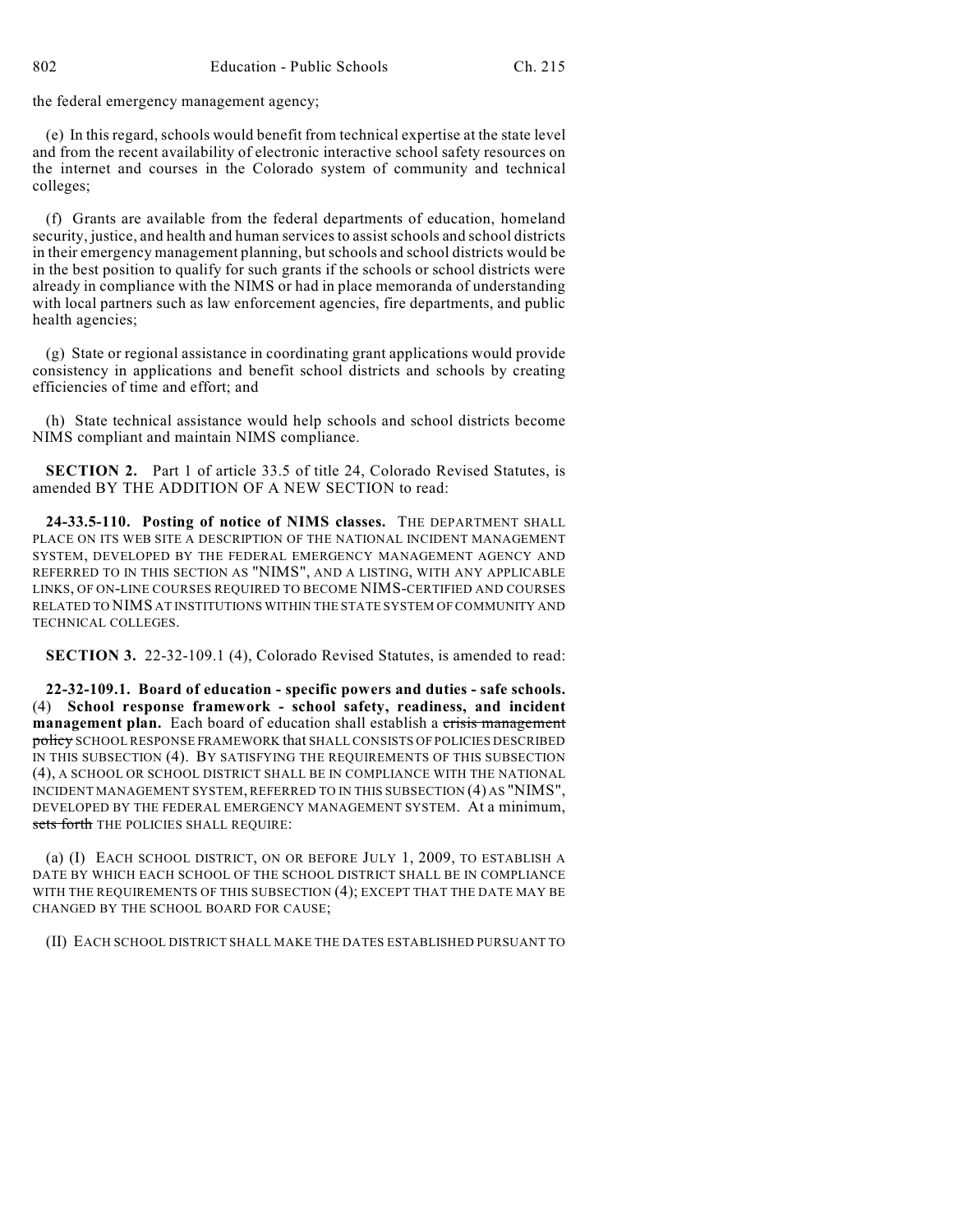SUBPARAGRAPH (I) OF THIS PARAGRAPH (a) AVAILABLE TO THE PUBLIC UPON REQUEST.

(b) EACH SCHOOL DISTRICT TO ADOPT THE NATIONAL RESPONSE FRAMEWORK RELEASED BY THE FEDERAL DEPARTMENT OF HOMELAND SECURITY AND NIMS FORMALLY THROUGH ORDERS OR RESOLUTIONS;

(c) EACH SCHOOL DISTRICT TO INSTITUTIONALIZE THE INCIDENT COMMAND SYSTEM AS TAUGHT BY THE EMERGENCY MANAGEMENT INSTITUTE OF THE FEDERAL EMERGENCY MANAGEMENT AGENCY;

(d) EACH SCHOOL DISTRICT, ON OR BEFORE JULY 1, 2009, TO START TO DEVELOP, IN CONJUNCTION WITH LOCAL FIRE DEPARTMENTS, LOCAL LAW ENFORCEMENT AGENCIES, LOCAL EMERGENCY MEDICAL SERVICE PERSONNEL, LOCAL MENTAL HEALTH ORGANIZATIONS, AND LOCAL PUBLIC HEALTH AGENCIES, COLLECTIVELY REFERRED TO IN THIS SUBSECTION (4) AS "COMMUNITY PARTNERS", A SCHOOL SAFETY, READINESS, AND INCIDENT MANAGEMENT PLAN THAT COORDINATES WITH ANY STATEWIDE OR LOCAL HOMELAND SECURITY PLANS AND THAT, AT A MINIMUM, IDENTIFIES FOR EACH PUBLIC SCHOOL IN THE SCHOOL DISTRICT:

(I) SAFETY TEAMS AND BACKUPS WHO ARE RESPONSIBLE FOR INTERACTING WITH COMMUNITY PARTNERS AND ASSUMING KEY INCIDENT COMMAND POSITIONS; AND

(II) POTENTIAL LOCATIONS FOR VARIOUS TYPES OF OPERATIONAL LOCATIONS AND SUPPORT FUNCTIONS OR FACILITIES;

(e) TO THE EXTENT POSSIBLE, EACH SCHOOL DISTRICT TO ENTER INTO MEMORANDA OF UNDERSTANDING WITH THE COMMUNITY PARTNERS SPECIFYING RESPONSIBILITIES FOR RESPONDING TO INCIDENTS;

(f) TO THE EXTENT POSSIBLE, EACH PUBLIC SCHOOL TO CREATE A AN ALL-HAZARD EXERCISE PROGRAM BASED ON NIMS AND TO CONDUCT TABLETOP EXERCISES AND OTHER EXERCISES IN COLLABORATION WITH COMMUNITY PARTNERS FROM MULTIPLE DISCIPLINES AND, IF POSSIBLE, MULTIPLE JURISDICTIONS TO PRACTICE AND ASSESS PREPAREDNESS;

(g) TO THE EXTENT POSSIBLE, EACH PUBLIC SCHOOL, IN COLLABORATION WITH ITS SCHOOL DISTRICT, TO HOLD COORDINATED EXERCISES AMONG SCHOOL EMPLOYEES AND COMMUNITY PARTNERS INCLUDING AT A MINIMUM:

(I) ORIENTATION MEETINGS TO INFORM ALL PARTIES ABOUT EMERGENCY OPERATION PLANS AND PROCEDURES;

(II) DRILLS, IN ADDITION TO ANNUAL FIRE DRILLS, TO IMPROVE INDIVIDUAL AND STUDENT EMERGENCY PROCEDURES; AND

(III) TABLETOP EXERCISES TO DISCUSS AND IDENTIFY ROLES AND RESPONSIBILITIES IN DIFFERENT SCENARIOS;

(h) EACH PUBLIC SCHOOL TO CONDUCT A WRITTEN EVALUATION FOLLOWING THE EXERCISES AND CERTAIN INCIDENTS AS IDENTIFIED BY THE SCHOOL OR SCHOOL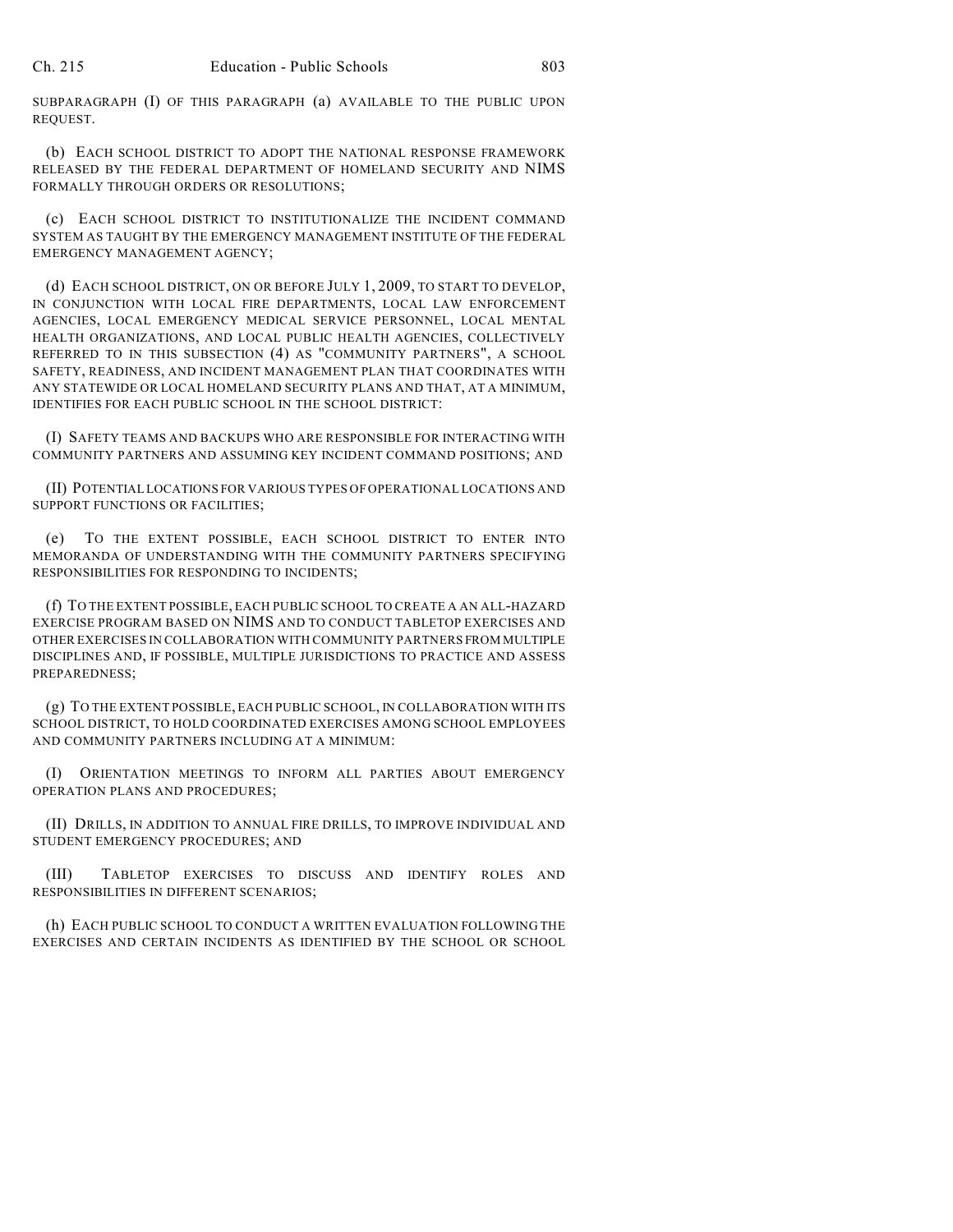DISTRICT AND IDENTIFY AND ADDRESS LESSONS LEARNED AND CORRECTIVE ACTIONS IN UPDATING RESPONSE PLANS AND PROCEDURES;

(i) EACH PUBLIC SCHOOL, AT LEAST EVERY ACADEMIC TERM, TO INVENTORY EMERGENCY EQUIPMENT AND REVIEW COMMUNICATIONS EQUIPMENT AND ITS INTEROPERABILITY WITH AFFECTED STATE AND LOCAL AGENCIES;

(j) EACH SCHOOL DISTRICT TO ADOPT written procedures for taking action and communicating with local law enforcement agencies, community emergency services, parents, students, and the media in the event of  $\alpha$  crisis. CERTAIN INCIDENTS AS IDENTIFIED BY THE SCHOOL OR SCHOOL DISTRICT;

(k) KEY EMERGENCY SCHOOL PERSONNEL, INCLUDING BUT NOT LIMITED TO SAFETY TEAMS AND BACKUPS, TO COMPLETE COURSES PROVIDED BY THE FEDERAL EMERGENCY MANAGEMENT AGENCY'S EMERGENCY MANAGEMENT INSTITUTE OR BY INSTITUTIONS OF HIGHER EDUCATION IN THE STATE SYSTEM OF COMMUNITY AND TECHNICAL COLLEGES;

(1) Each policy shall provide for School district employee crisis SAFETY AND INCIDENT management training, INCLUDING PROVISIONS STATING THAT COMPLETION OF ANY COURSES IDENTIFIED BY THE DEPARTMENT OF PUBLIC SAFETY PURSUANT TO SECTION 24-33.5-110, C.R.S., AS RELATED TO NIMS COUNT TOWARD THE PROFESSIONAL DEVELOPMENT REQUIREMENTS OF A PERSON LICENSED PURSUANT TO ARTICLE 60.5 OF THIS TITLE;

(m) EACH SCHOOL DISTRICT TO WORK WITH COMMUNITY PARTNERS TO UPDATE AND REVISE ALL STANDARD OPERATING PROCEDURES, ENSURING THAT ALL ASPECTS OF NIMS ARE INCORPORATED, INCLUDING BUT NOT LIMITED TO POLICIES AND PRINCIPLES, PLANNING, PROCEDURES, TRAINING, RESPONSE, EXERCISES, EQUIPMENT, EVALUATION, AND CORRECTIVE ACTIONS;

(n) EACH SCHOOL DISTRICT TO COORDINATE WITH COMMUNITY PARTNERS TO ASSESS OVERALL ALIGNMENT AND COMPLIANCE WITH NIMS; IDENTIFY REQUIREMENTS ALREADY MET; ESTABLISH A BASELINE FOR NIMS COMPLIANCE; AND DETERMINE ACTION STEPS, INCLUDING DEVELOPING A PLAN AND TIMELINE, TO ACHIEVE AND MAINTAIN ALL NIMS GOALS; AND

(o) EACH SCHOOL DISTRICT TO DEVELOP A TIMELINE AND STRATEGY FOR COMPLIANCE WITH THE REQUIREMENTS OF THIS SUBSECTION (4) AND TO STRATEGICALLY PLAN, SCHEDULE, AND CONDUCT ALL ACTIVITIES WITH COMMUNITY **PARTNERS** 

**SECTION 4.** Part 5 of article 30.5 of title 22, Colorado Revised Statutes, is amended BY THE ADDITION OF A NEW SECTION to read:

**22-30.5-503.5. School response framework.** THE STATE CHARTER SCHOOL INSTITUTE SHALL ESTABLISH A SCHOOL RESPONSE FRAMEWORK THAT COMPLIES WITH THE PROVISIONS OF SECTION 22-32-109.1 (4) FOR EACH STATE CHARTER SCHOOL.

**SECTION 5.** 22-1-125 (5), Colorado Revised Statutes, is amended to read: